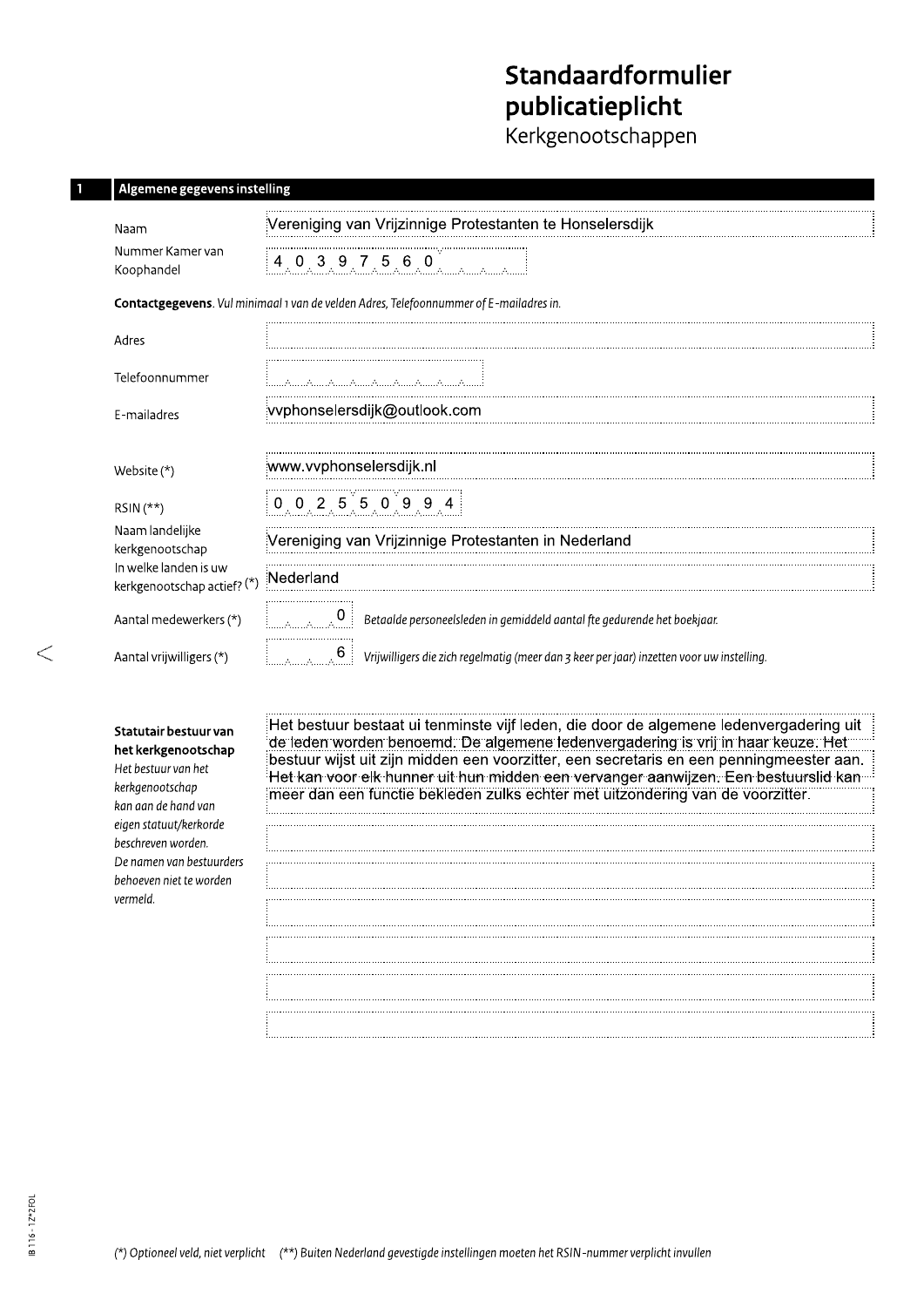# Algemeen (vervolg)

#### Doelstelling

Deze kan overgenomen worden uit de eigen kerkorde of statuut (als bedoeld in artikel 2 boek 2 BW).

| De vereniging heeft ten doel het handhaven en versterken van het Vrijzinnig element in<br>de Protestantse kerken in Nederland. |  |
|--------------------------------------------------------------------------------------------------------------------------------|--|
|                                                                                                                                |  |
|                                                                                                                                |  |
|                                                                                                                                |  |
|                                                                                                                                |  |
|                                                                                                                                |  |
|                                                                                                                                |  |
|                                                                                                                                |  |
|                                                                                                                                |  |

#### Hoofdlijnen beleidsplan

Geef hier antwoord op onderstaande vragen of vul na de laatste vraag over het beleidsplan de url in naar het beleidsplan. In dit beleidsplan moet minimaal antwoord gegeven worden op de in dit formulier gestelde vragen over het beleidsplan. Een kerkgenootschap dat onder een groepsbeschikking valt mag verwijzen naar een beleidsplan van de groep.

| Welke werkzaam-                              | De vereniging tracht dit doel te bereiken door:<br>a. het houden van kerkdiensten:                                                                                       |
|----------------------------------------------|--------------------------------------------------------------------------------------------------------------------------------------------------------------------------|
| heden verricht het<br>kerkgenootschap?       | b. het houden van vergaderingen ter bespreking van godsdienstige en kerkelijke<br><sup>∶</sup> belangen; <sup></sup>                                                     |
| Wanneer worden<br>welke werkzaamheden        | c. het doen geven en bevorderen van godsdienstonderwijs;                                                                                                                 |
| uitgevoerd? En hoe<br>dragen die bij aan het | e. het verspreiden van geschriften met een inhoud die bevorderlijk kunnen zijn aan het<br>doel van de vereniging,                                                        |
| realiseren van de<br>doelstelling?           | f. alle ander wettige middelen die het doel van de vereniging zouden kunnen<br>bevorderen, nader te regelen bij Huishoudelijk Reglement.                                 |
|                                              |                                                                                                                                                                          |
|                                              |                                                                                                                                                                          |
|                                              |                                                                                                                                                                          |
|                                              |                                                                                                                                                                          |
| Hoe krijgt het<br>kerkgenootschap            | De vereniging krijgt inkomsten uit kollekten en giften tijdens kerkdiensten.<br>De leden en de begunstigers zijn gehouden tot het betalen van een jaarlijkse vrijwillige |
| inkomsten?                                   | bijdrage.<br>Andere inkomsten worden behaald met het verhuren van de kerkzaal aan o.a.                                                                                   |
|                                              | muzikale verenigingen.                                                                                                                                                   |
|                                              | Tevens zijn er enige rente- en dividendinkomsten. Incidenteel wordt een legaat<br>∶ontvangen:                                                                            |
|                                              | Er worden giften ontvangen van maatschappelijke hulporganisaties.                                                                                                        |
|                                              |                                                                                                                                                                          |
|                                              |                                                                                                                                                                          |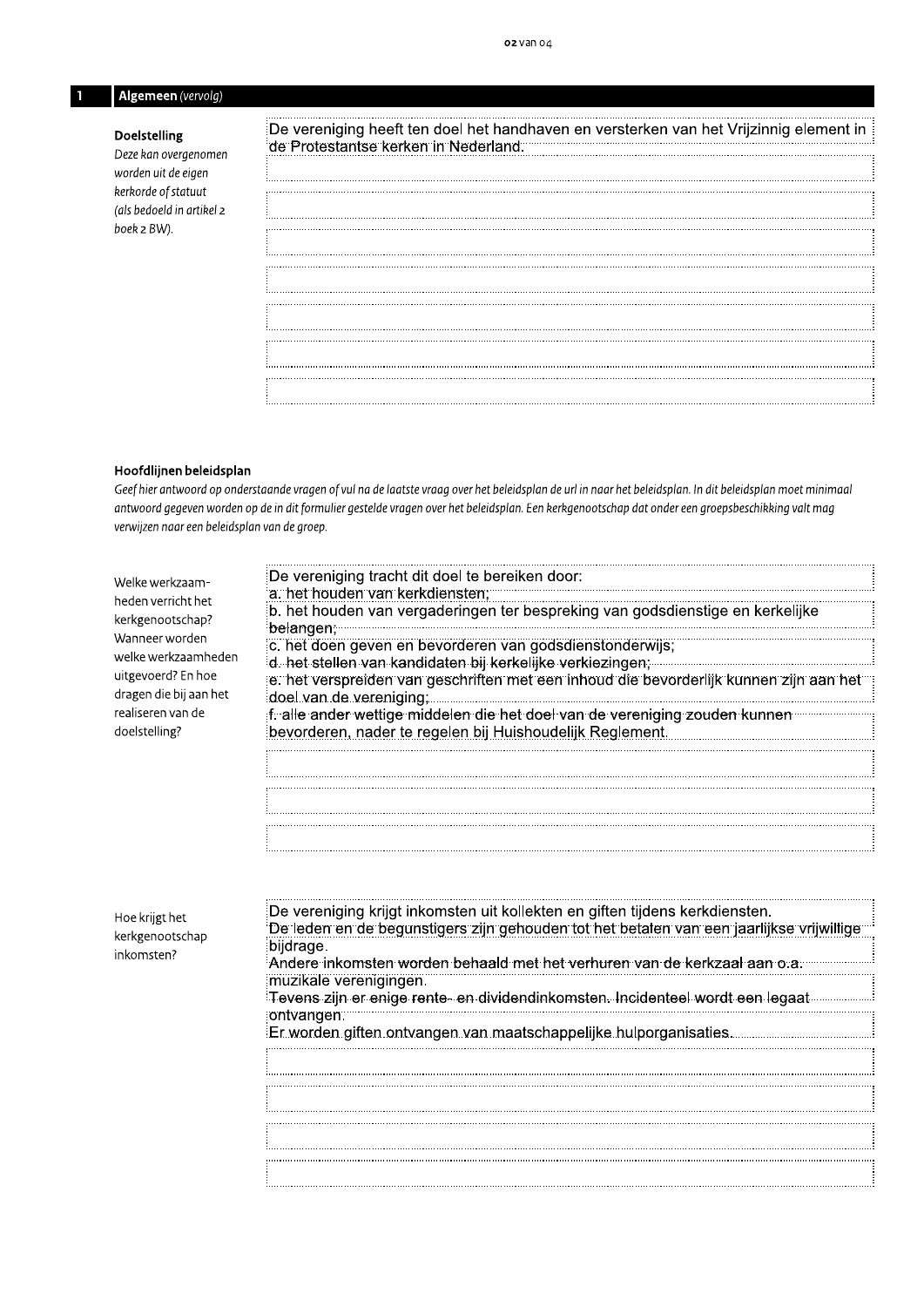# Algemeen (vervolg)

Op welke manier en aan welke doelen worden de verkregen inkomsten besteed?

Als uw kerkgenootschap vermogen aanhoudt, vul dan in waar en op welke manier dit vermogen wordt aangehouden (bijvoorbeeld spaarrekening, beleggingen etc). Er hoeven geen nummers van bankrekeningen te worden vermeld.

Url van het beleidsplan Vul de link in waar het beleidsplan te vinden is.

#### Beloningsbeleid

Bij het beloningsbeleid kan verwezen worden naar regelingen van het landelijke kerkgenootschap waartoe de plaatselijke kerkgemeenschap behoort.

#### Activiteitenverslag

Noem de activite die zijn uitgevoerd. Of vul bij de volgende vraag de url in naar het activiteitenverslag, of de url naar het jaarrekening als daarin de activiteiten van het betreffende boekjaar duidelijk zijn beschreven.

De verkregen inkomsten worden besteed aan de genoemde kerkelijke activiteiten, exploitatie en onderhoud van het kerkgebouw en het ondersteunen van goede doelen. Het vermogen wordt aangehouden op een spaarrekening en belegd in aandelen.

#### De bestuurders zijn onbezoldigd. Zij ontvangen een vergoeding voor gemaakte kosten.

| .<br>eiten | doorgang kunnen vind                               |
|------------|----------------------------------------------------|
|            | Voor zover mogelijk zij                            |
| rd.        | والمالي والمتحدد والمتحدث متلقين متسابقات المقارنا |

Url van het activiteitenverslag. Vul de link in waar het activiteitenverslag te vinden is.

| Vanwege de coronapandemie hebben gedurende het jaar 2021 weinig activiteiten                                                                                                                                                        |
|-------------------------------------------------------------------------------------------------------------------------------------------------------------------------------------------------------------------------------------|
| doorgang kunnen vinden. <b>Execute Secretary and Secretary American</b> Secretary and Secretary and Secretary and Secretary and Secretary and Secretary and Secretary and Secretary and Secretary and Secretary and Secretary and S |
| Voor zover mogelijk zijn kerkdiensten en gesprekskringen gehouden.                                                                                                                                                                  |
|                                                                                                                                                                                                                                     |
|                                                                                                                                                                                                                                     |
|                                                                                                                                                                                                                                     |